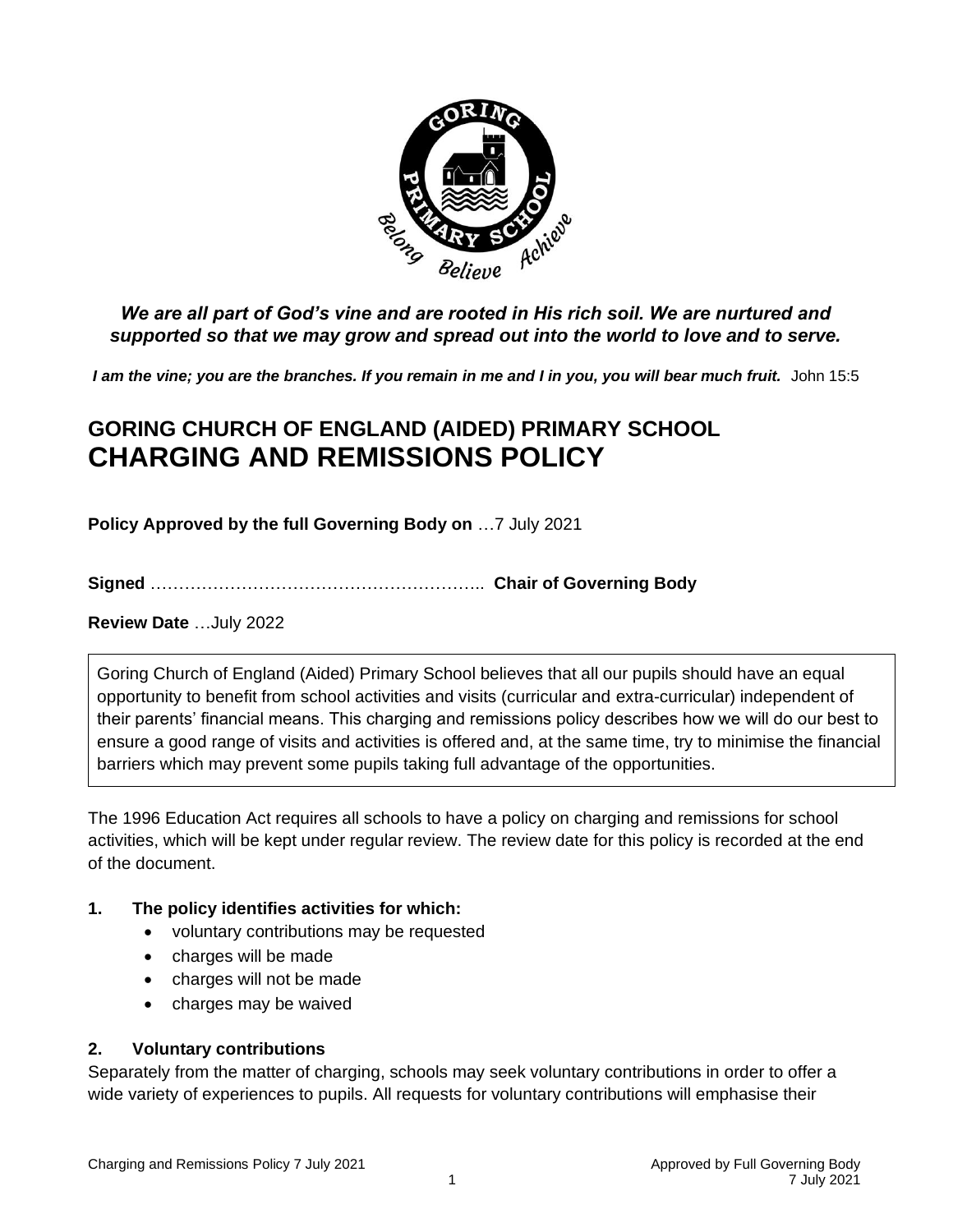voluntary nature and the fact that pupils of parents who do not make such contributions will be treated no differently from those who have.

#### **The Law states**:

- If the activity cannot be funded without voluntary contributions the Governing Body or Headteacher will make this clear to parents from the outset.
- No child will be excluded from an activity because his or her parents are unable or unwilling to pay.
- If insufficient contributions are received, the trip or activity may have to be cancelled.
- If a parent is unwilling or unable to pay their child will still be given an equal chance to go on the visit or undertake the activity.

#### **3. No charges will be made for**

- Education provided during school hours (including the supply of any materials, books, instruments or other equipment).
- Education provided outside school hours if it is part of the National Curriculum or part of the school's basic curriculum for religious education.
- Tuition for pupils learning to play musical instruments (or singing) if the tuition is required as part of the National Curriculum, or part of religious education.
- Education provided on any trip that takes place during school hours (see 4a).
- Education provided on any trip that takes place outside school hours (see 4a)
	- if it is part of the National Curriculum, or
	- part of the school's basic curriculum for religious education.
- Supply teachers to cover for those teachers who are absent from school accompanying pupils on a residential trip.
- Transport provided in connection with an educational visit.

#### **4. Charges may be made for**

#### **a) Activities outside school hours**

Non-residential activities (other than those listed in Section 3 above) which take place outside school hours, but only if the majority of the time spent on that activity takes place outside school hours (time spent on travel counts in this calculation if the travel itself occurs during school hours). (See Section 9)

#### **b) Residential visits during school hours**

The board and lodging costs (but only those costs) of residential trips deemed to take place during school time. However, pupils whose parents are in receipt of certain benefits (see remissions policy below) will be exempt from paying the cost of board and lodging. Residential trips deemed to take place outside school time (other than for those activities listed in 3 above) e.g. for materials, books, instruments, equipment, tuition, entrance fees, insurance.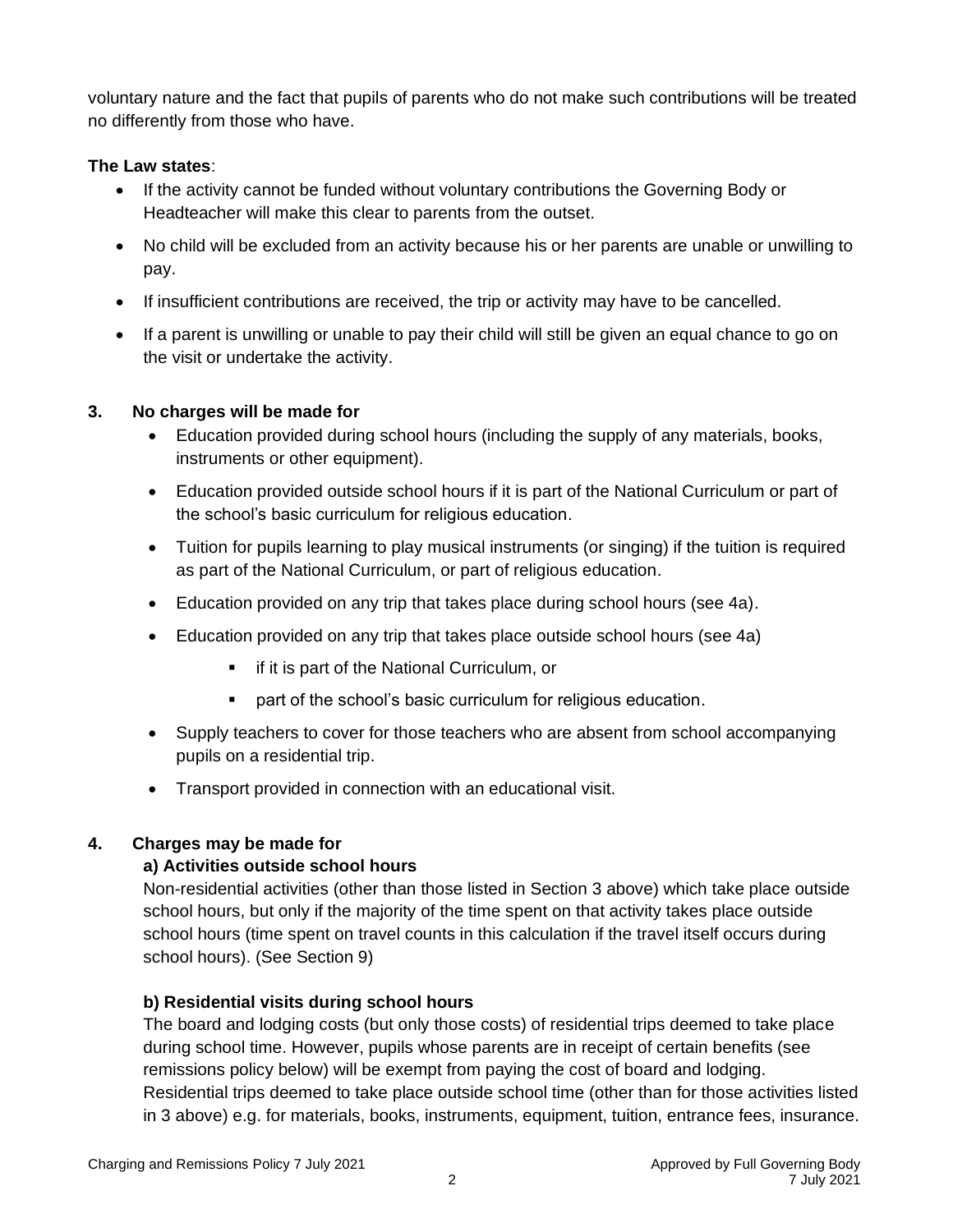#### **c) Music tuition**

Music tuition for individuals or appropriate sized groups of pupils to play a musical instrument or to sing and which is not an essential part of either the National Curriculum or a public examination syllabus for all pupils.

When any trip is arranged parents will be notified of the policy for allocating places. This should recognise that parents may not be able to pay quickly and may have to budget for the trip over a reasonable period of time.

#### **5. Optional Extras**

Charges may be made for optional activities that are known as 'Optional Extras'.

Any charges made will not exceed the actual cost (per pupil) of provision.

It is the policy of Goring Church of England (Aided) Primary School that charges will (or may) be made as indicated below. Parental agreement will be obtained before a charge is made.

|                                                                                                                                               |                                                                                                                                                                                                                                                        | <b>Remitted or help</b><br>available    |
|-----------------------------------------------------------------------------------------------------------------------------------------------|--------------------------------------------------------------------------------------------------------------------------------------------------------------------------------------------------------------------------------------------------------|-----------------------------------------|
| Charges may be made for any materials,<br>books, instruments, or equipment, where a<br>parent wishes their child to own them                  | E.g. A clay model $-$ a charge to<br>cover the cost of the clay.                                                                                                                                                                                       |                                         |
| Charges will be made for music tuition                                                                                                        | The cost, or a proportion of the<br>costs, for teaching staff<br>employed to provide tuition in<br>playing a musical instrument or<br>singing, where the tuition is an<br>optional extra for an individual<br>pupil or appropriate groups of<br>pupils |                                         |
| Charges will be made for music grade<br>exam fees and related music sheets                                                                    | The charge will not exceed the<br>actual cost                                                                                                                                                                                                          |                                         |
| Parents' will be charged for the cost of<br>replacing lost or damaged school property<br>caused willfully or negligently by their<br>children | The charge will not exceed the<br>replacement cost                                                                                                                                                                                                     |                                         |
| Charges will be made for the board and<br>lodging component of residential trips                                                              | The charge will not exceed the<br>actual cost                                                                                                                                                                                                          | Remission for category<br>A (see below) |